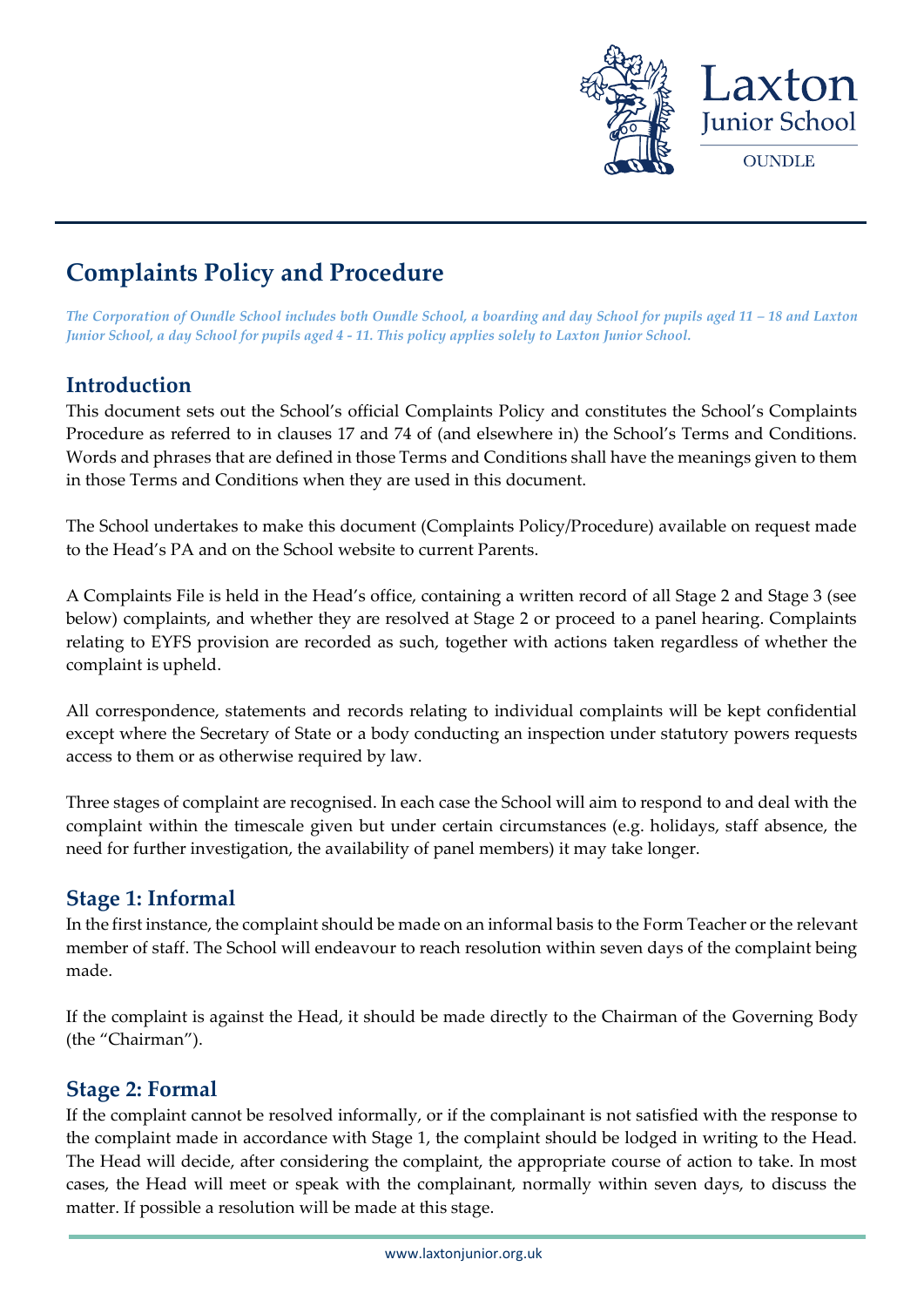It may be necessary to carry out further investigations. These will be undertaken as quickly as possible and the parents will be informed of the likely timescale. The Head will keep records of all meetings and interviews held in relation to the complaint. Once the relevant facts are established, a decision will be made and the complainant informed in writing. The Head will give reasons for their decision.

If the complaint is against the Head, the Chairman will establish all relevant facts and will in most cases meet or speak with the complainant to discuss the matter. The Chairman will consider the evidence and inform the complainant of their decision and the reasons behind it.

# **Stage 3: Panel Hearing**

Where complainants are not satisfied with the response to the complaint in accordance with Stage 2, the complaint should be lodged in writing with the Bursar as Secretary to the Governing Body. The Bursar will convey the complaint to the Chairman, who will appoint a Panel of at least three persons to hear the complaint. The panel will include one member who is independent of the management and running of the School. None of the Panel will have been directly involved in the matters detailed in the complaint. Stage 3 will involve a full-merits hearing of the complaint and will not simply involve a check the due process has been followed in previous stages.

The Bursar, on behalf of the Panel, will acknowledge the complaint and schedule a hearing to take place as soon as practicable and normally within 21 days.

If the Panel deems it necessary, it may require further particulars of the complaint or related matters to be supplied in advance of the hearing. Copies of such particulars should be supplied to all parties normally no less than 5 days prior to the hearing.

The complainant may attend the hearing if they wish, and they may be accompanied.

At the conclusion of the hearing, the Panel will retire to consider its decision. Unless it believes it necessary to consider further evidence, it will give its decision on the day of the hearing. If the Panel is unable to come to decision pending further evidence, it will set a date for a further hearing, or for the delivery of the decision and the reasons for it by post and/or email.

The Panel will deliver its findings, recommendations and stipulations, and within seven days will record those findings, recommendations and stipulations in writing, with copies to the complainant, the Chairman, the Head and where relevant the person complained about.

#### **Resolving Complaints**

The School aims to resolve complaints to the complainant's satisfaction. Where this is not possible the outcome will balance the rights and needs of all pupils.

Pupils and Parents will not be penalised for making a complaint in good faith.

### **Anonymous Complaints**

We will not normally investigate anonymous complaints. However, the Head or Chair of Governors, if appropriate, will determine whether the complaint warrants an investigation.

# **Complaints Received Outside of Term Time**

We will consider complaints made outside of term time to have been received on the first school day after the holiday period, unless they concern a serious incident or allegation, in which case the School will instigate a more immediate response in keeping with the timeframes stated in this Policy.